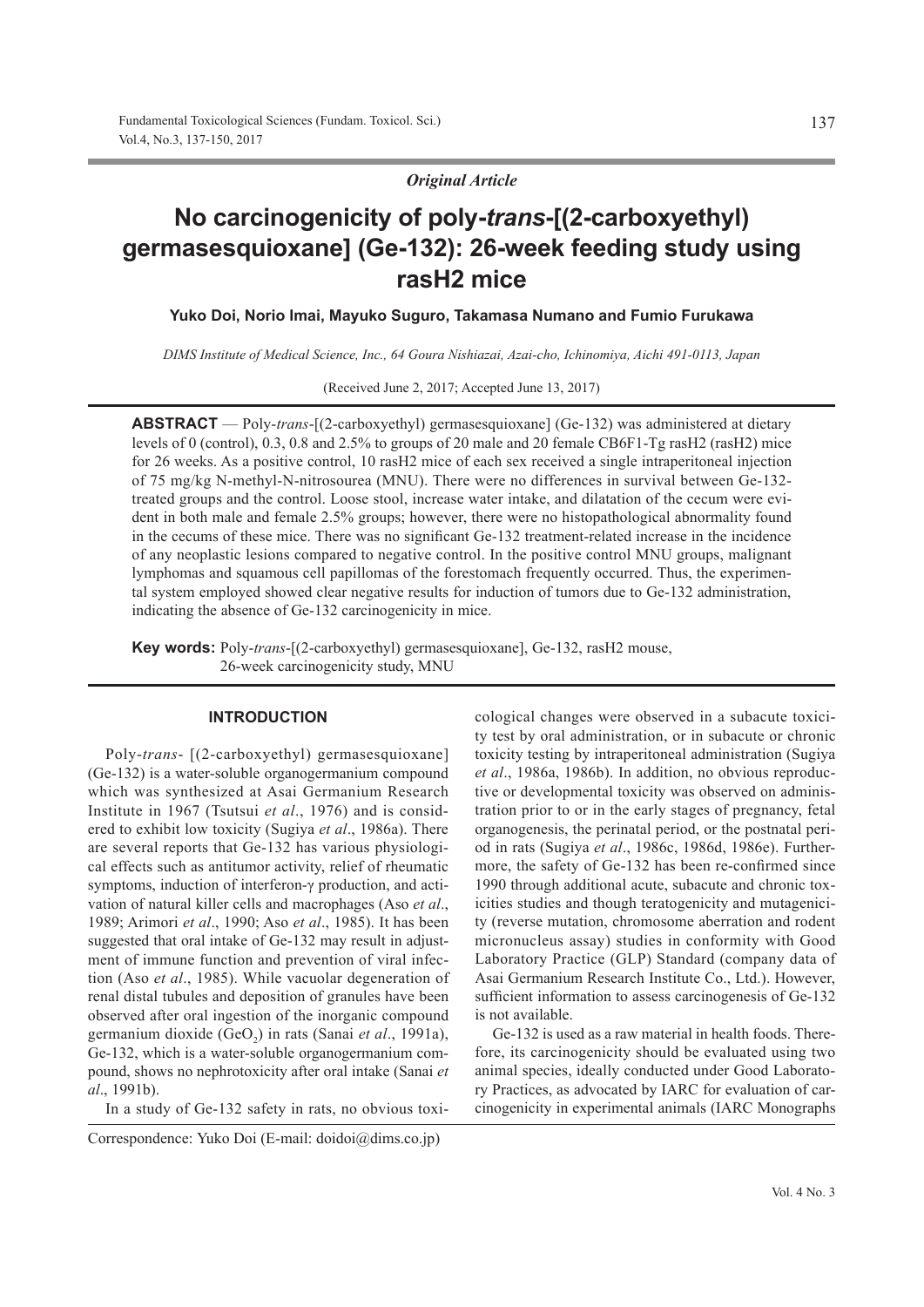on the Evaluation of Carcinogenic Risks to Humans. Preamble. 2006). The International Conference on Harmonization (ICH) in 1998 proposed that evaluation by short-term testing with transgenic mice, such as the TgHras2 model, could be used in conjunction with a long term study for evaluation of carcinogenicity (Federal Register, 1998). Japanese guidelines for drug testing also indicate rasH2 mice as an *in vivo* additional test system for detection of carcinogenicity (Guidelines for Toxicity Studies of Drugs, 2008). Therefore, in the current study, CByB6F1- Tg (HRAS) 2Jic (rasH2) male and female mice were used to evaluate the carcinogenicity of dietary Ge-132.

The appropriate doses of Ge-132 for use in the carcinogenicity study were determined in a preliminary study using wild type (non-Tg) mice. This was then followed by a 26-week study in which rasH2 mice were given 0, 0.3, 0.8, or 2.5% Ge-132 in their diet for 26 weeks.

## **MATERIALS AND METHODS**

# **Chemicals**

Poly-*trans*- [(2-carboxyethyl) germasesquioxane]  $(Ge-132 \text{ (GeCH,CH, COOH)}, O<sub>3</sub>; MW, 339.41, Lot No.$ 012531A) was provided by Asai Germanium Research Institute Co., Ltd. (Kanagawa, Japan). Ge-132 is an acidic white powder of greater than 99% purity and was stored at room temperature avoiding light, high temperature, and humidity.

N-Methyl-N-nitrosourea (MNU, Lot No. SLBC9358V) was purchased from Sigma-Aldrich Japan Ltd. (Tokyo, Japan) and stored at 4ºC.

#### **Preparation and analysis of feed**

Ge-132 was mixed with small amounts of CRF-1 powdered basal diet (Oriental Yeast, Ltd., Tokyo, Japan) in a mortar, and added to the diet to the required level and mixed in a blender. The prepared feed was stored at room temperature and protected from light. Feed was prepared at least once every 5 weeks.

The stability, homogeneity, and concentration of Ge-132 in the prepared feed were analyzed at Asai Germanium Research Institute Co., Ltd. (Hokkaido, Japan).

#### **Animals and husbandry**

Six-week-old CByB6F1-Tg (HRAS) 2Jic (rasH2) male and female mice and CByB6F1-Tg (HRAS) 2Jic wild type (non-Tg) male and female mice were purchased from CLEA Japan Inc. (Shizuoka, Japan). The animals were acclimated for 9 days before the commencement of the experiment (exposure to dietary Ge-132 started at 7 to 8 weeks of age). Animals were housed individually in separate clear polypropylene cages (W 143  $\times$  D 293  $\times$ H 148 mm) with soft chip bedding (Hara Shouten, Co., Ltd., Aichi, Japan) in an animal facility with a temperature of  $22 \pm 3$ °C, humidity of  $55 \pm 15$ %, ventilation frequency of at least 10 times/hour, and a 12-hr light/dark cycle (7:00 AM - 7:00 PM). Bedding was changed every week. Ichinomiya City tap water was available *ad libitum*.

This study was approved by the animal experiment committee of the DIMS Institute of Medical Science, Inc. All experimental procedures were performed in accordance with Standards for Care and Use of Laboratory Animals of the DIMS Institute of Medical Science, Inc. (May 10, 2013) based on the "Act on Welfare and Management of Animals" (Act No. 105, dated October 1973), "Standards Relating to the Care and Management of Laboratory Animals and Relief of Pain" (Notice No. 88 of the Ministry of Environment, April 2006), "Basic policies for the conduct of animal experimentation in the Ministry of Health, Labor and Welfare." (Notice No. 0601005 of the Ministry of Health, Labor and Welfare, June 2006), and "Guidelines for Proper Conduct of Animal Experiments" (June 2006, Science Council of Japan).

#### **4-week dose-finding study**

The appropriate doses of Ge-132 for use in the carcinogenicity study were determined in a preliminary study using wild type (non-Tg) mice. 7 to 8-week-old male and female non-Tg mice were administered a diet containing 0, 1.25, 2.5, or 5.0% Ge-132 (5 mice of each sex per group). The general condition of the mice was observed every day; body weight was measured every week; and the two-day amount of food and water consumption was also measured every week.

Hematology testing, blood biochemical testing, gross pathological examination, and organ weight measurement were conducted at necropsy. Histopathological examination of organs and tissues throughout the body was performed for all animals.

## **26-week feeding carcinogenicity study**

The study was conducted in compliance with principles of GLP as set forth in: Standard for conducting nonclinical laboratory studies on safety of drugs, Japanese Ministry of Health and Welfare Ordinance No. 21 (March 26, 1997), partially revised as Notification 114, Ministry of Health, Labour and Welfare (June 13, 2008).

90 male and 90 female rasH2 mice were divided into four groups of 20 animals and one group of 10 animals. Another 36 male and 36 female non-Tg mice were used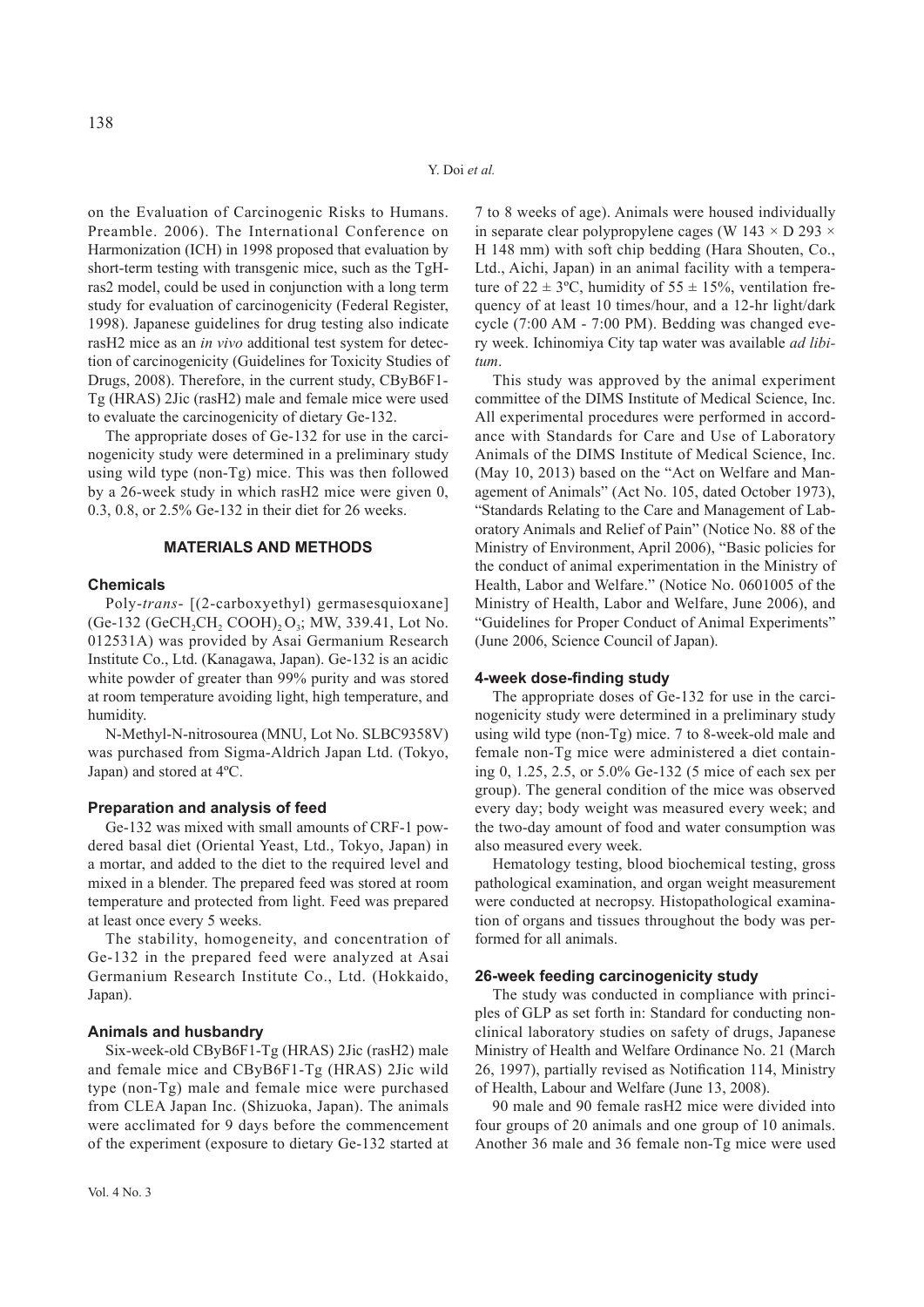to determine plasma Ge-132 concentrations (toxicokinetics [TK] test), as detailed below. The rasH2 and wild type mice were treated identically until the end of their respective experimental periods. At the start of the experiment, body weights of the male and female rasH2 mice used for carcinogenicity testing ranged from 20.1-23.8 g and 16.9- 19.6 g, respectively; and the body weights of the male and female non-Tg mice used for the TK test ranged from 23.2-25.7 g and 18.5-20.6 g, respectively.

Ge-132 was mixed with feed at concentrations of 0, 0.3, 0.8 and 2.5%, and the mixed feed was available *ad libitum* throughout the experimental period (Table 1). MNU was dissolved in citrate buffer solution (pH 4.5), and the solution was given as a single intraperitoneal administration at 75 mg/kg b.w. (10 mL/kg b.w.) to the MNU group at the start of the experiment.

The general condition of animals was observed every day. Body weight was measured at the start of the experiment and once a week until week 14, and then once every two week until the end of the experimental period. Food and water consumption were measured once a week until week 14 and then once every two weeks until the end of the experiment. Ge-132 intake during the administration period was calculated based on food consumption.

At the end of experiment, all surviving mice used for Ge-132 carcinogenicity evaluation were placed in deep isoflurane anesthesia and euthanized by exanguination from the abdominal aorta. Macroscopic pathology was made at autopsy and the findings were recorded. The weight of the brain, heart, kidney, liver, testis, ovary, and adrenal gland was measured (organ-body weight ratios were calculated based on body weight on the day of necropsy). The heart, spleen, lymph node (mandibular, mesenteric), thymus, pituitary gland, thyroid, adrenal gland, nasal cavity, trachea, lung (including bronchi), salivary gland (submandibular gland, sublingual gland), esophagus, stomach (forestomach, glandular stomach), small intestine (duodenum, jejunum, ileum), large intestine (cecum, colon, rectum), liver, gall bladder, pancreas, kidney, urinary bladder, testis, prostate, seminal vesicle, epididymis, ovary, uterus, mammary gland, vagina, brain (cerebrum, cerebellum), spinal cord, sciatic nerve, aorta, eyeball, Harderian gland, skin, bone marrow (femur, sternum), skeletal muscle, and other macroscopic lesion sites were removed, and fixed in 10% buffered formalin solution and processed for histopathological examination. Histopathological examination was performed for all organs and tissues from animal that survived to the end of the experimental period and from animals found dead or sacrificed in a moribund condition during the experimental period.

# **Toxicokinetics (TK) test**

36 male and 36 female non-Tg mice were each divided into three groups (12 animals/group) for analysis of plasma Ge-132 concentration in mice fed 0.3, 0.8, or 2.5% Ge-132. Blood was collected from 3 TK test animals of each group at 4 weeks (at 11:00 AM and 3:00 PM) and at 26 weeks (at 11:00 AM and 3:00 PM), as shown in Table 1. Blood was collected from mice under isoflurane anesthesia using a syringe treated with EDTA-2Na. Analysis of plasma Ge-132 concentration was conducted at Hakodate Laboratory of Asai Germanium Research Institute Co., Ltd.

## **Statistical analysis**

The hazard ratio was determined at the 5% ( $P < 0.05$ ) or  $1\%$  ( $P < 0.01$ ) level. Bartlett's method was used to test

**Table 1.** Group composition of 26-week carcinogenicity study and TK test.

| Carcinogenicity  |                |                |            | Toxicokinetics (TK) test |                   |         |                |
|------------------|----------------|----------------|------------|--------------------------|-------------------|---------|----------------|
| <b>Sex</b>       | Dose of Ge-132 | No. of animals | <b>Sex</b> | Dose of Ge-132           | Time of collected |         | No. of animals |
|                  |                |                |            |                          | blood             | 4 weeks | 26 weeks       |
|                  | $0\%$          | 20             |            | $0.3\%$                  | 11:00             |         |                |
|                  | $0.3\%$        | 20             |            |                          | 15:00             |         |                |
| Male             | $0.8\%$        | 20             | Male       | $0.8\%$                  | 11:00             | 3       | 3              |
|                  | 2.5%           | 20             |            |                          | 15:00             |         | 3              |
|                  | -a             | 10             |            |                          | 11:00             | 3       | 3              |
| Female           | $0\%$          | 20             |            | 2.5%                     | 15:00             |         |                |
|                  | $0.3\%$        | 20             |            | $0.3\%$                  | 11:00             |         | 3              |
|                  | $0.8\%$        | 20             |            |                          | 15:00             |         |                |
|                  | 2.5%           | 20             |            |                          | 11:00             | 3       | 3              |
|                  | -a             | 10             | Female     | $0.8\%$                  | 15:00             | 3       | 3              |
| a: MNU treatment |                |                |            |                          | 11:00             | 3       | 3              |
|                  |                |                |            | 2.5%                     | 15:00             |         | Ĵ.             |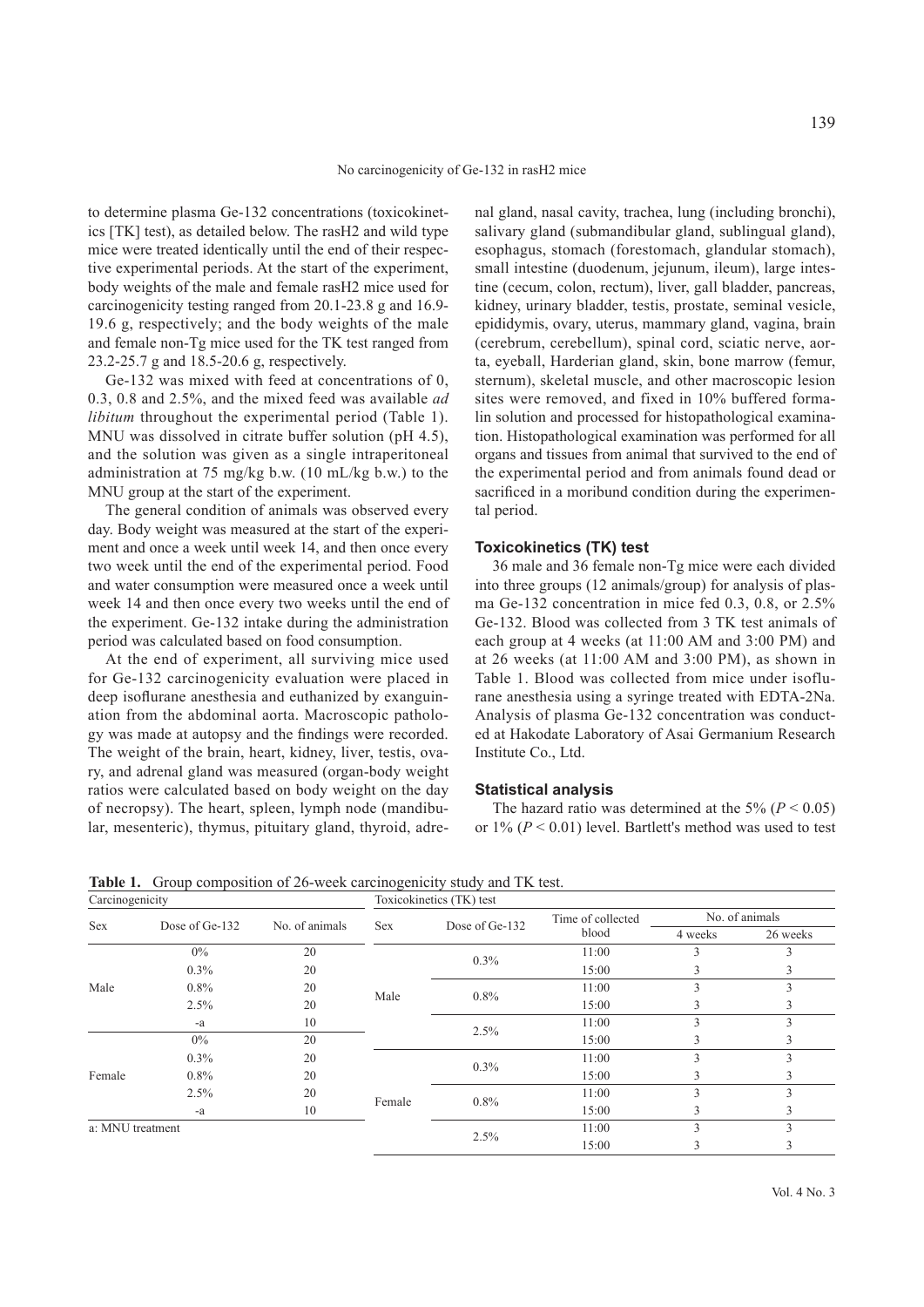homoscedasticity of the means of weight, food consumption, water consumption and organ weight of the Ge-132 fed and control groups; parametric Dunnett's test (twosided) was used when the variance was homogeneous and nonparametric Steel's test (two-sided) was used when the variance was not homogeneous. An *F*-test was used to assess the means of weight, food consumption, water consumption and organ weight of the MNU and control groups; Student's *t*-test (two-sided) was used when the variance was homogeneous, and Welch's test (two-sided) was used when the variance was not homogeneous. Fisher's exact test (one-sided) was used for testing of differences in frequency data on macroscopic pathological examination and histopathological examination, and Wilcoxon's test (two-sided) was used for advanced lesions.

## **RESULTS**

#### **4-week dose-finding study**

No dead mice were observed in either the control groups or the Ge-132 fed groups. No significance difference in food consumption was observed between the Ge-132 fed groups and the controls. There was, however, a tendency, sometimes significant, for increased water consumption in both male and female 5.0% and 2.5% Ge-132 groups. There was a decrease in the body weight of both male and female 5.0% Ge-132 mice throughout the administration period, and in some animals, this decrease was significant.

Loose stools were observed in both sexes of the 5.0% Ge-132 group. Some mice in this group showed diarrheal after day 21. Erosion around the anus was observed in both male and female 5.0% Ge-132 mice. Loose stools were also observed after day 21 in male mice and after day 24 in female mice in the 2.5% Ge-132 groups. However, neither diarrheal or erosion around the anus were observed in the 2.5% Ge-132 mice of both sexes.

Dilatation of the cecum was macroscopically observed in all animals in the 5.0% Ge-132 groups, suggesting association with the loose stools and diarrheal. A significant increase in the relative weight of the adrenal gland was observed in males in the 5.0% Ge-132 group. However, no histopathological changes were observed in the adrenal. Inflammation in the rectum close to the anus was observed in males and females of 5.0% Ge-132 groups. In the thymus, an increase in apoptotic lymphocytes was found in males and females of the 5.0% Ge-132 groups. No histopathological abnormal findings were observed in any of other organs or tissues examined in any of the Ge-132 fed groups.

In the hematology test, significant increases in reticulo-

cyte count and neutrophil ratio and a significant decrease in lymphocyte ratio were observed in male and female mice in the 5.0% Ge-132 groups. In addition, significant decreases in the mean corpuscular volume and mean corpuscular hemoglobin, and a significant increase in the platelet count were observed in 5.0% Ge-132 females. No abnormalities were observed in the 2.5% and less Ge-132 group.

The loose stools and diarrheal in the 5.0% Ge-132 group suggest that the 5.0% dose may have caused deterioration of nutritional status. Therefore, the highest dose for carcinogenicity evaluation was set to 2.5%.

#### **26-week feeding carcinogenicity study**

The survival curves for each group are shown in Fig. 1. In males, 2 animals died at the end of the experimental period (week 27) in the 2.5% Ge-132 group, while one animal died during week 23 in the 0.3% Ge-132 group. In females, one animal died during week 8 another during week 27 in the 2.5% Ge-132 group. Survival rates at the end of the experiment in the 2.5%, 0.8% and 0.3% Ge-132 groups and the control group were 90%, 100%, 95% and 100% in males, respectively (Table 2), and 90%, 100%, 100%, and 100%, in females, respectively (Table 2). In the MNU group, one male died during week 11 and one female in week 14; animals subsequently died at rates of one or two animals every few weeks. Survival rate at the end of the experiment were 20% in males and 10% in females (Table 2).

Necropsy examination of dead mice in the Ge-132 groups disclosed a thoracic hemangiosarcoma in the 0.3% Ge-132 male and a subcutaneous hemangiosarcoma in one of the 2.5% Ge-132 males, and a malignant lymphoma was observed in one female in the 2.5% Ge-132 group. One case of bleeding in the thoracic cavity was observed in one of the 2.5% Ge-132 males and one case of pleural effusion was observed in one of the 2.5% Ge-132 female; however, these mice accompanied with no neoplastic lesion.

There were sporadic increases in food consumption by the Ge-132 fed groups compared with the control; however, no clear trend was observed. There was a clear decrease in food consumption throughout the administration period in both the male and female MNU groups. The average intake of Ge-132 per animal in the 2.5%, 0.8%, and 0.3% Ge-132 groups were 3,837 mg/ kg/day, 1,199 mg/kg/day, and 436 mg/kg/day in males, respectively; and 5,442 mg/kg/day, 1,643 mg/kg/day, and 591 mg/kg/day in females, respectively (Table 2).

A significant increase in water consumption was observed in males and females in the 2.5% Ge-132 groups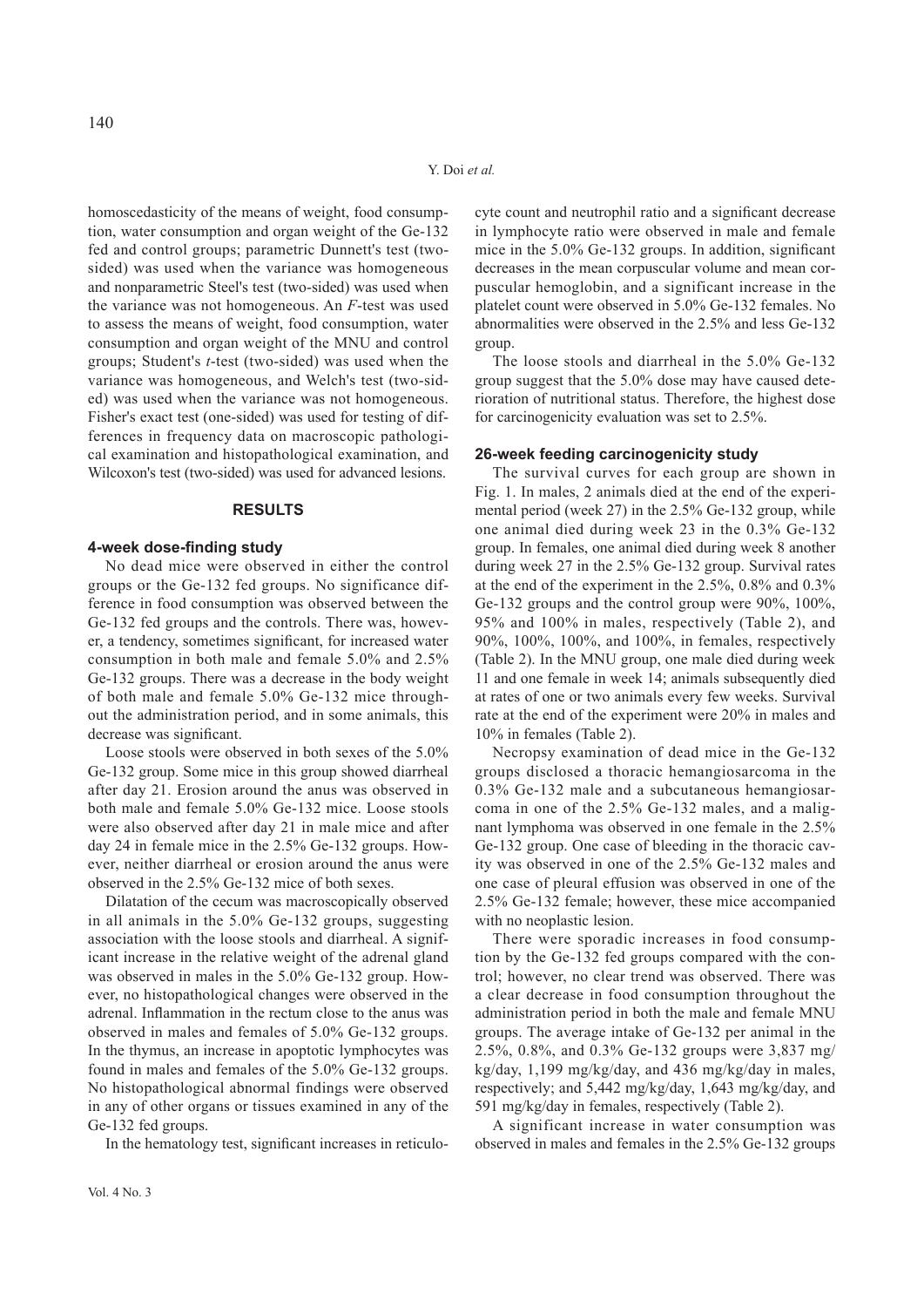

No carcinogenicity of Ge-132 in rasH2 mice

100

80



**Fig. 1.** Survival rates of (a) male and (b) female rasH2 mice fed a diet containing Ge-132 for 26 weeks, and received an intraperitoneal injection of MNU.

| Table 2. Data for Ge-132 intake and final survival rate in rash 2 mice fed a diet containing Ge-132 for 26 weeks, and received an |
|-----------------------------------------------------------------------------------------------------------------------------------|
| intraperitoneal injection of MNU.                                                                                                 |

| <b>Sex</b> |                |                      | Ge-132 intake            |                               |
|------------|----------------|----------------------|--------------------------|-------------------------------|
|            | Dose $(\% )$   | Total intake (mg/kg) | Average (mg/kg/day)      | Final no. of survivals $(\%)$ |
| Male       | Control        | $\theta$             | $\Omega$                 | 20(100)                       |
|            | $0.3\%$ Ge-132 | 79417                | 436                      | 19(95)                        |
|            | $0.8\%$ Ge-132 | 218239               | 1199                     | 20(100)                       |
|            | 2.5% Ge-132    | 698362               | 3837                     | 18(90)                        |
|            | <b>MNU</b>     |                      | $\overline{\phantom{a}}$ | 2(20)                         |
| Female     | Control        | $\theta$             | $\theta$                 | 20(100)                       |
|            | $0.3\%$ Ge-132 | 107539               | 591                      | 20(100)                       |
|            | $0.8\%$ Ge-132 | 298974               | 1643                     | 20(100)                       |
|            | $2.5\%$ Ge-132 | 990516               | 5442                     | 18(90)                        |
|            | <b>MNU</b>     |                      | ۰                        | 1(10)                         |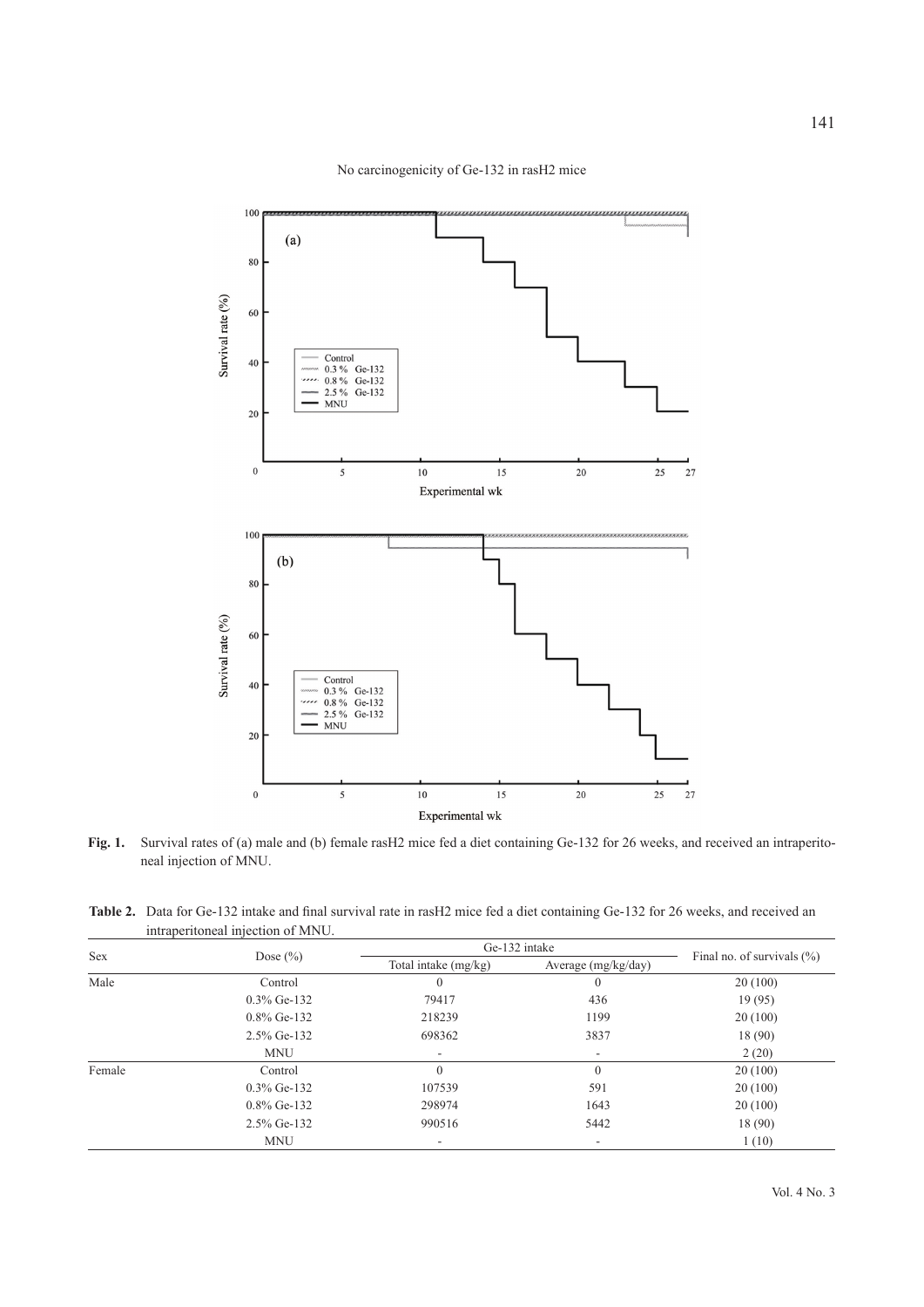

**Fig. 2.** Growth curves of (a) male and (b) female rasH2 mice fed a diet for 26 weeks, and received an intraperitoneal injection of MNU.

throughout the administration period. An increase in water consumption, sometimes significant, was observed in males and females in the 0.8% Ge-132 groups. There was no difference in water consumption in either the males or females in the 0.3% Ge-132 group. Males and females in the MNU group exhibited a clear decrease in water consumption.

No significant differences in body weight were observed between the Ge-132 fed groups and the control groups. However, a significant decrease of body weight was observed from week 1 until the end of the experiment in MNU males. In MNU females, a tendency of decreased body weight was seen almost continuously from week 1 until the end of the experiment, with the decreases observed from week 1 to week 5, week 7 and from week 12 to week 16 being significant (Fig. 2).

Loose stools were observed from week 4 until death or until the end of the experiment in all males and females in the 2.5% Ge-132 group. Loose stools were not observed in any animals in the 0.3 or 0.8% Ge-132 groups. Loose stools were also not observed in any animals in the MNU groups. Neither diarrheal nor erosion around the anus were observed in any of the groups.

Dilatation of the cecum was observed in 7 males and 10 females in the 2.5% Ge-132 group at terminal necropsy (including dead animals) and these increases were sig-

Vol. 4 No. 3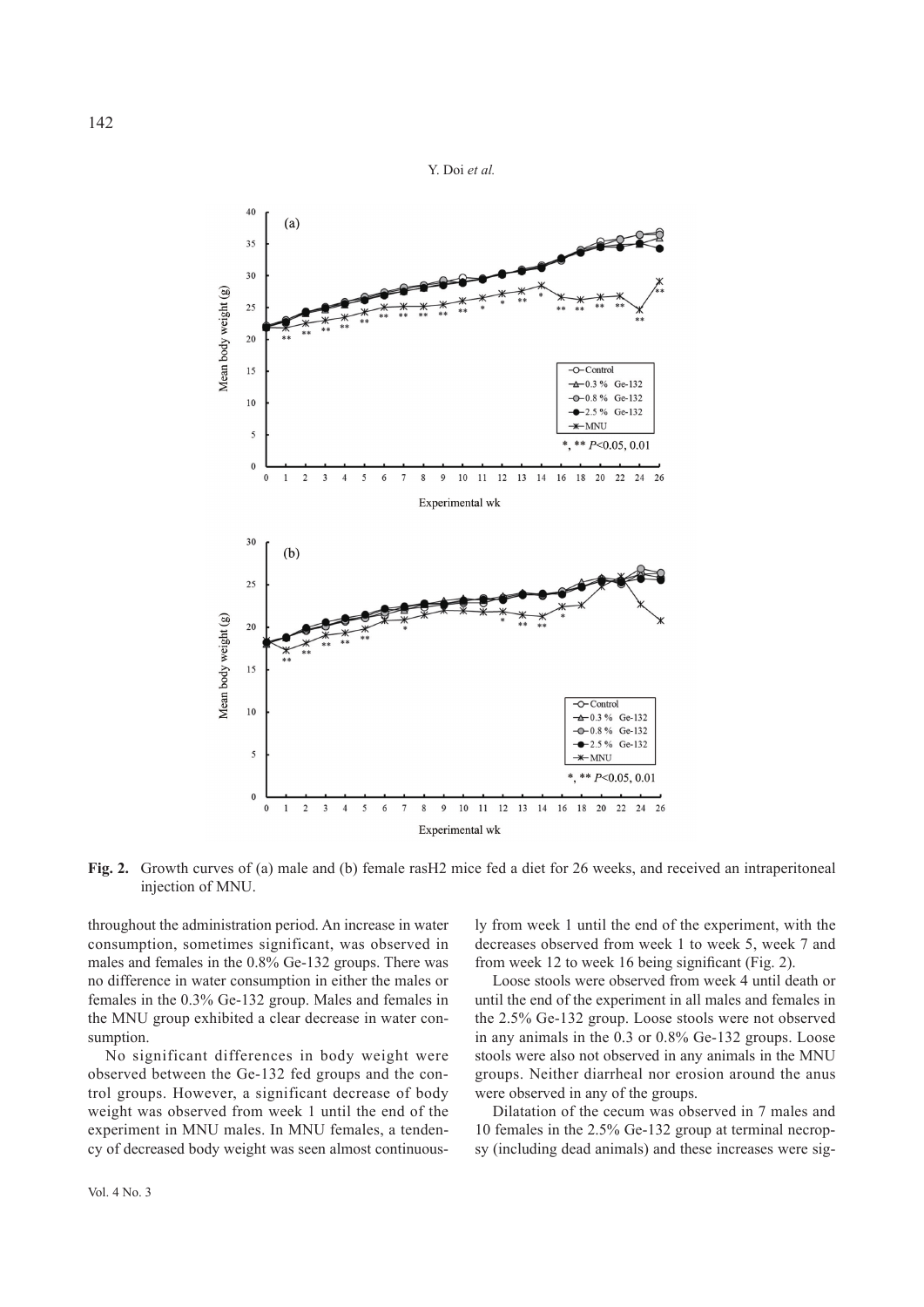nificant. No histopathological abnormities were observed in the dilated cecums. Dilatation of the cecum was not observed in any animals in the 0.8% Ge-132, 0.3% Ge-132, or control groups. Dilation of the cecum was also not observed in any animals in the MNU groups.

Table 3 lists organ weights and organ-body weight ratios (relative weights) in the animals that survived to the end of the experiment. In the Ge-132 groups, a significant increase in the absolute weight of the kidney in males of the 0.8% Ge-132 group and a significant decrease of the relative weight of the kidney in females in the 0.8% Ge-132 group were observed; however, since there was no correlation of absolute or relative kidney weight with dose, this was concluded to be incidental variation. There were no significant differences in the absolute or relative weight of any other organ in any of the Ge-132 fed groups compared with the control groups.

In the MNU group, only two males survived to the end of the experiment. These males had decrease in the absolute weights of the brain, adrenal gland and testis, and increases in the relative weight of the brain, liver, and kidney. As noted above, these males also had a decrease in body weight. Only one female mouse administered MNU survived to the end of the experiment. The absolute and relative organ weights of this mouse are shown in Table 3, but no analysis was attempted.

The incidence of neoplastic lesions, including those found in mice that died before the end of the experimental period, are listed in Table 4. Hemangiomas of the bone marrow, bronchiolo-alveolar adenomas and carcinomas of the lung, squamous cell papillomas of the forestomach, hepatocellular adenomas of the liver, hemangiosarcomas of the testis, hemangiomas of the skeletal muscle, skin squamous cell papillomas and hemangiosarcoma, and thoracic hemangiosarcomas were found in males in each of the Ge-132 fed groups. No significant increases in the incidence of any neoplastic lesion in any organ or tissue were found in the male Ge-132 fed groups compared with the control groups.

Hemangiosarcomas of the spleen, thymomas, adenomas of the nasal cavity, bronchiolo-alveolar adenomas of the lung, squamous cell papillomas of the forestomach, granulosa cell tumors of the ovary, hemangiomas and endometrial stromal sarcomas of the uterus, skin squamous cell papillomas, and systemic malignant lymphomas were found in females in each Ge-132 fed groups. Granulosa cell tumors in the ovary and endometrial stromal sarcomas in the uterus ware observed in one female in the 0.3% Ge-132 group and in one female in the 0.8% Ge-132 group (frequency, 5% for each group). No significant increases in the incidence of any neoplastic lesion in

any organ or tissue were found in the female Ge-132 fed groups compared with the control groups.

In the MNU groups, bronchiolo-alveolar adenomas of the lung, squamous cell carcinomas of the salivary gland, squamous cell papillomas and carcinomas of the forestomach, hemangiosarcomas of the jejunum, adenomas of the ileum, adenomas of the kidney, skin squamous cell papillomas, malignant fibrous histiocytomas, pinna squamous cell carcinomas, and systemic malignant lymphomas and myeloid leukemias were observed in males; and hemangiomas of the mesenteric lymph node, hemangiomas and hemangiosarcomas of the spleen, adenomas of the nasal cavity, bronchiolo-alveolar adenomas of the lung, squamous cell papillomas of the tongue, squamous cell carcinomas of the salivary gland, squamous cell papillomas of the esophagus, squamous cell papillomas and carcinomas of the forestomach, adenocarcinomas of the jejunum, adenocarcinomas of the ileum, adenocarcinomas of the mammary gland, hemangiomas of the ovary, adenomas and endometrial stromal polyps of the uterus, hemangiomas of the vagina, skin squamous cell papillomas, adenomas of the Harderian gland, systemic malignant lymphomas, and transitional cell papillomas of the urethra were observed in females. Squamous cell papillomas of the forestomach in both males and females and skin squamous cell papillomas in males exhibited significant increases compared with the control group.

The incidence of non-neoplastic lesions in the Ge-132 and MNU administration groups, including those found in mice that died before the end of the experimental period, are listed in Table 5. A pigmentation of the spleen was observed in 4 males in the control group, 2 in the 0.3% group, 3 in the 0.8% group, and 0 in the 2.5% Ge-132 group (Table 5). The decrease of pigmentation was statistically significant in the 2.5% group compared with the control. Pigmentations were also observed in the spleens of the three female Ge-132 groups. Squamous cell hyperplasia of the forestomach was observed in the male 0.8% Ge-132 group and the female 0.3% and 0.8% Ge-132 groups; the incidence of squamous cell hyperplasia was not significant. No histopathological changes related to Ge-132 were observed in kidneys of any of the Ge-132 groups (data not shown). No appreciable non-neoplastic lesions were observed in any other organs or tissues examined (see Methods for a complete list).

Pigmentations were also observed in the spleens of animals in the male and female MNU groups, but were not significant (Table 5). Non-neoplastic lesions present in the MNU administered groups were significant in bone marrow, lung, stomach, liver, ovary, eye, and brain. There was minimal to slight enhancement of hematopoi-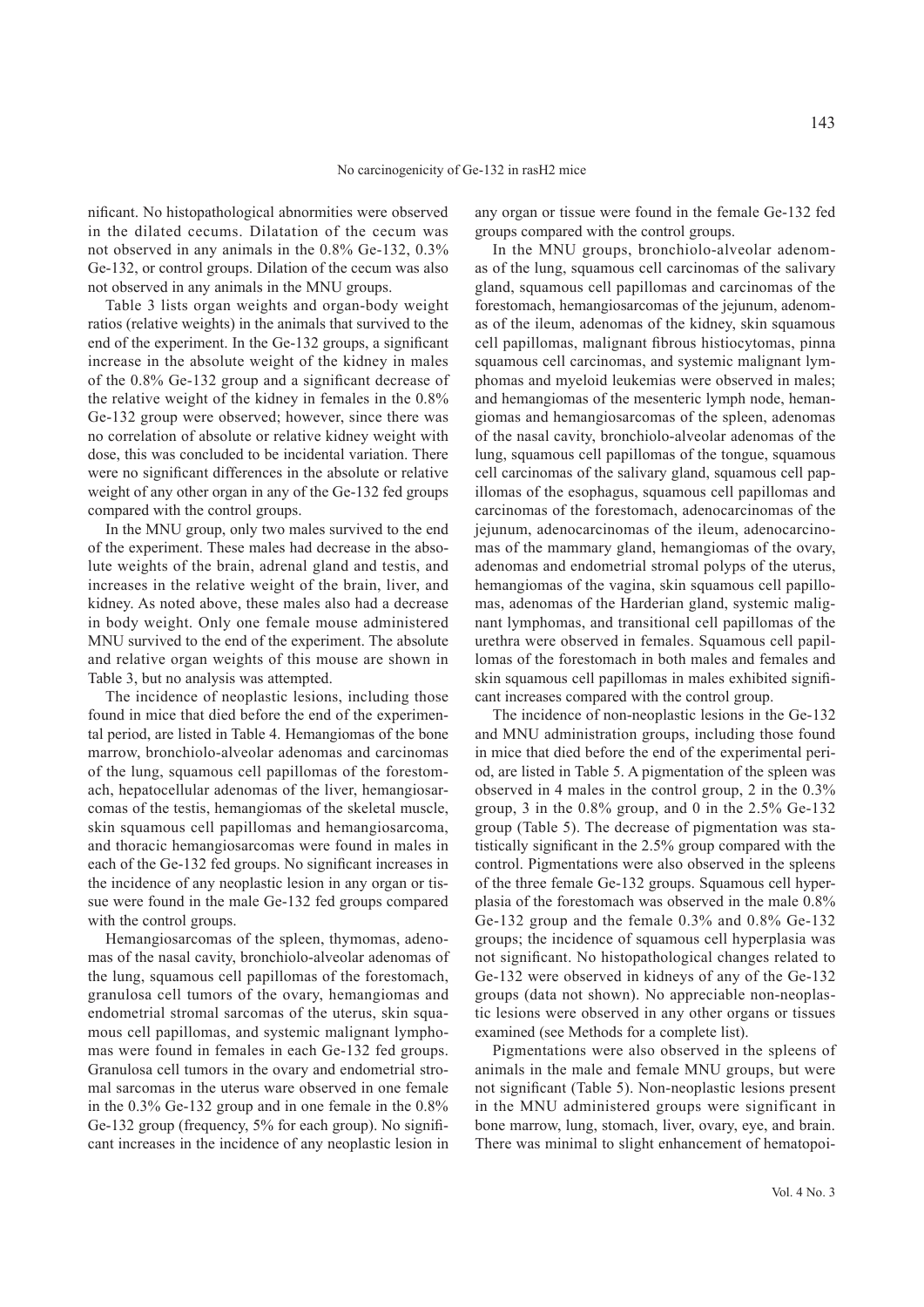|      | of MNU                           |                                                                                                              |                                                         |                           | ranic or soloing or starting and the control of the starting of the control of the control of the starting of the starting of the starting of the starting of the starting of the starting of the starting in the control of t |                        |                        |                       |
|------|----------------------------------|--------------------------------------------------------------------------------------------------------------|---------------------------------------------------------|---------------------------|--------------------------------------------------------------------------------------------------------------------------------------------------------------------------------------------------------------------------------|------------------------|------------------------|-----------------------|
| Sex  | Dose                             | Final body weight                                                                                            | Brain                                                   | Heart                     | Liver                                                                                                                                                                                                                          | Kidneys                | Adrenals               | Testes/Ovaries        |
|      | Organ weight $(g, Mean \pm S.D.$ |                                                                                                              |                                                         |                           |                                                                                                                                                                                                                                |                        |                        |                       |
| Male | Control                          | $35.89 \pm 3.28$                                                                                             | $0.4784 \pm 0.0111$                                     | $0.1831 \pm 0.0168$       | $1.6502 \pm 0.2366$                                                                                                                                                                                                            | $0.5681 \pm 0.0329$    | $0.00316 \pm 0.00094$  | $0.2578 \pm 0.0209$   |
|      | $0.3\%$ Ge-132                   | $36.43 \pm 3.77$                                                                                             | $0.4720 \pm 0.0091$                                     | $0.1826 \pm 0.0166$       | $1.6719 \pm 0.1181$                                                                                                                                                                                                            | $0.5699 \pm 0.0349$    | $0.00267 \pm 0.00106$  | $0.2591 \pm 0.0193$   |
|      | $0.8\%$ Ge-132                   | $37.07 + 3.72$                                                                                               | $0.4770 \pm 0.0135$                                     | $0.1903 \pm 0.0202$       | $.7023 \pm 0.1450$                                                                                                                                                                                                             | $0.6051 \pm 0.0503$ ** | $0.00279 \pm 0.00065$  | $0.2614 \pm 0.0161$   |
|      | 2.5% Ge-132                      | $35.97 \pm 4.69$                                                                                             | $0.4727 \pm 0.0176$                                     | $0.1866 \pm 0.0163$       | $.6293 \pm 0.1470$                                                                                                                                                                                                             | $0.5859 \pm 0.0614$    | $0.00258 \pm 0.00083$  | $0.2647 \pm 0.0198$   |
|      | <b>MNU</b>                       | $28.90 \pm 2.40**$                                                                                           | $0.4560 \pm 0.0071*$                                    | $0.1615 \pm 0.0064$       | $.6940 \pm 0.0368$                                                                                                                                                                                                             | $0.5265 \pm 0.0233$    | $0.00150 \pm 0.00071*$ | $0.2235 \pm 0.0191*$  |
|      | Female Control                   | $26.13 \pm 2.93$                                                                                             | $0.5061 \pm 0.0169$                                     | $0.1431 \pm 0.0135$       | $.4293 \pm 0.1855$                                                                                                                                                                                                             | $0.4298 \pm 0.0370$    | $0.00632 \pm 0.00103$  | $0.01784 \pm 0.00202$ |
|      | 0.3% Ge-132                      | $27.14 \pm 3.01$                                                                                             | $0.5054 \pm 0.0153$                                     | $0.1423 \pm 0.0074$       | $.5095 \pm 0.1919$                                                                                                                                                                                                             | $0.4214 \pm 0.0270$    | $0.00595 \pm 0.00123$  | $0.01753 \pm 0.00225$ |
|      | $0.8\%$ Ge-132                   | $27.41 \pm 3.06$                                                                                             | $0.5065 \pm 0.0122$                                     | $0.1406 \pm 0.0071$       | $.4802 \pm 0.1487$                                                                                                                                                                                                             | $0.4199 \pm 0.0255$    | $0.00646 \pm 0.00148$  | $0.01932 \pm 0.00756$ |
|      | 2.5% Ge-132                      | $26.16 \pm 3.16$                                                                                             | $0.4967 \pm 0.0140$                                     | $0.1358 \pm 0.0100$       | $.3791 \pm 0.1514$                                                                                                                                                                                                             | $0.4211 \pm 0.0330$    | $0.00620 \pm 0.00111$  | $0.01829 \pm 0.00197$ |
|      | <b>NNU</b>                       | $21.50 \pm -4$                                                                                               | $- + -1$                                                | $0.1850 + -$ <sup>a</sup> | $1.6660 + -a$                                                                                                                                                                                                                  | $0.4260 = -a$          | $0.00560 + -a$         | $0.00800 \pm -a$      |
|      |                                  | Relative organ weight (g/100g BW, Mean ±                                                                     | S.D.)                                                   |                           |                                                                                                                                                                                                                                |                        |                        |                       |
| Male | Control                          |                                                                                                              | $1.3424 \pm 0.1127$                                     | $0.5128 \pm 0.0542$       | $4.5856 \pm 0.3068$                                                                                                                                                                                                            | $.5904 \pm 0.1114$     | $0.00889 \pm 0.00283$  | $0.7243 \pm 0.0864$   |
|      | 0.3% Ge-132                      |                                                                                                              | $.3085 \pm 0.1347$                                      | $0.5036 \pm 0.0426$       | $4.6131 \pm 0.3288$                                                                                                                                                                                                            | $.5761 \pm 0.1468$     | $0.00735 \pm 0.00279$  | $0.7163 \pm 0.0720$   |
|      | 0.8% Ge-132                      |                                                                                                              | $.2989 \pm 0.1332$                                      | $0.5144 \pm 0.0352$       | $4.6043 \pm 0.2376$                                                                                                                                                                                                            | $.6378 \pm 0.1022$     | $0.00757 \pm 0.00181$  | $0.7100 \pm 0.0667$   |
|      | 2.5% Ge-132                      |                                                                                                              | $1.3326 \pm 0.1618$                                     | $0.5237 \pm 0.0531$       | $4.5674 \pm 0.4167$                                                                                                                                                                                                            | $.6414 \pm 0.1623$     | $0.00731 \pm 0.00249$  | $0.7449 \pm 0.0924$   |
|      | <b>NINU</b>                      |                                                                                                              | $1.5845 \pm 0.1563*$                                    | $0.5595 \pm 0.0247$       | $5.8875 \pm 0.6173$ **                                                                                                                                                                                                         | $.8250 \pm 0.0707$ **  | $0.00535 \pm 0.00290$  | $0.7785 \pm 0.1308$   |
|      | Female Control                   |                                                                                                              | $1.9545 \pm 0.1729$                                     | $0.5515 \pm 0.0589$       | $5.4632 \pm 0.2450$                                                                                                                                                                                                            | $.6550 \pm 0.1481$     | $0.02445 \pm 0.00456$  | $0.06932 \pm 0.01241$ |
|      | $0.3\%$ Ge-132                   |                                                                                                              | $1.8831 \pm 0.2067$                                     | $0.5293 \pm 0.0526$       | $5.5622 \pm 0.3307$                                                                                                                                                                                                            | $.5636 \pm 0.1242$     | $0.02212 \pm 0.00465$  | $0.06531 \pm 0.01042$ |
|      | $0.8\%$ Ge-132                   |                                                                                                              | $.8668 \pm 0.1862$                                      | $0.5172 \pm 0.0456$       | $.4170 \pm 0.3687$                                                                                                                                                                                                             | $.5429 \pm 0.1286*$    | $0.02384 \pm 0.00616$  | $0.07207 \pm 0.03281$ |
|      | 2.5% Ge-132                      |                                                                                                              | $1.9172 \pm 0.1662$                                     | $0.5224 \pm 0.0389$       | $5.2880 \pm 0.3841$                                                                                                                                                                                                            | $.6179 \pm 0.1029$     | $0.02382 \pm 0.00399$  | $0.07054 \pm 0.00917$ |
|      | <b>MNU</b>                       |                                                                                                              | $2.0560 \pm -a$                                         | $0.8600 + -$              | $7.7490 + -a$                                                                                                                                                                                                                  | $- + 0180.1$           | $0.02600 + -$          | $0.03720 = -8$        |
|      |                                  | : Statistical analysis was not performed since only<br>*, ** : Significantly different from control group at | one animal survived<br>$P < 0.05$ , 0.01, respectively. |                           |                                                                                                                                                                                                                                |                        |                        |                       |

Table 3. Absolute organ and relative organ weight of rasH2 mice fed a diet containing Ge-132 for 26 weeks, and received an intraperitoneal injection **Table 3.** Absolute organ and relative organ weight of rasH2 mice fed a diet containing Ge-132 for 26 weeks, and received an intraperitoneal injection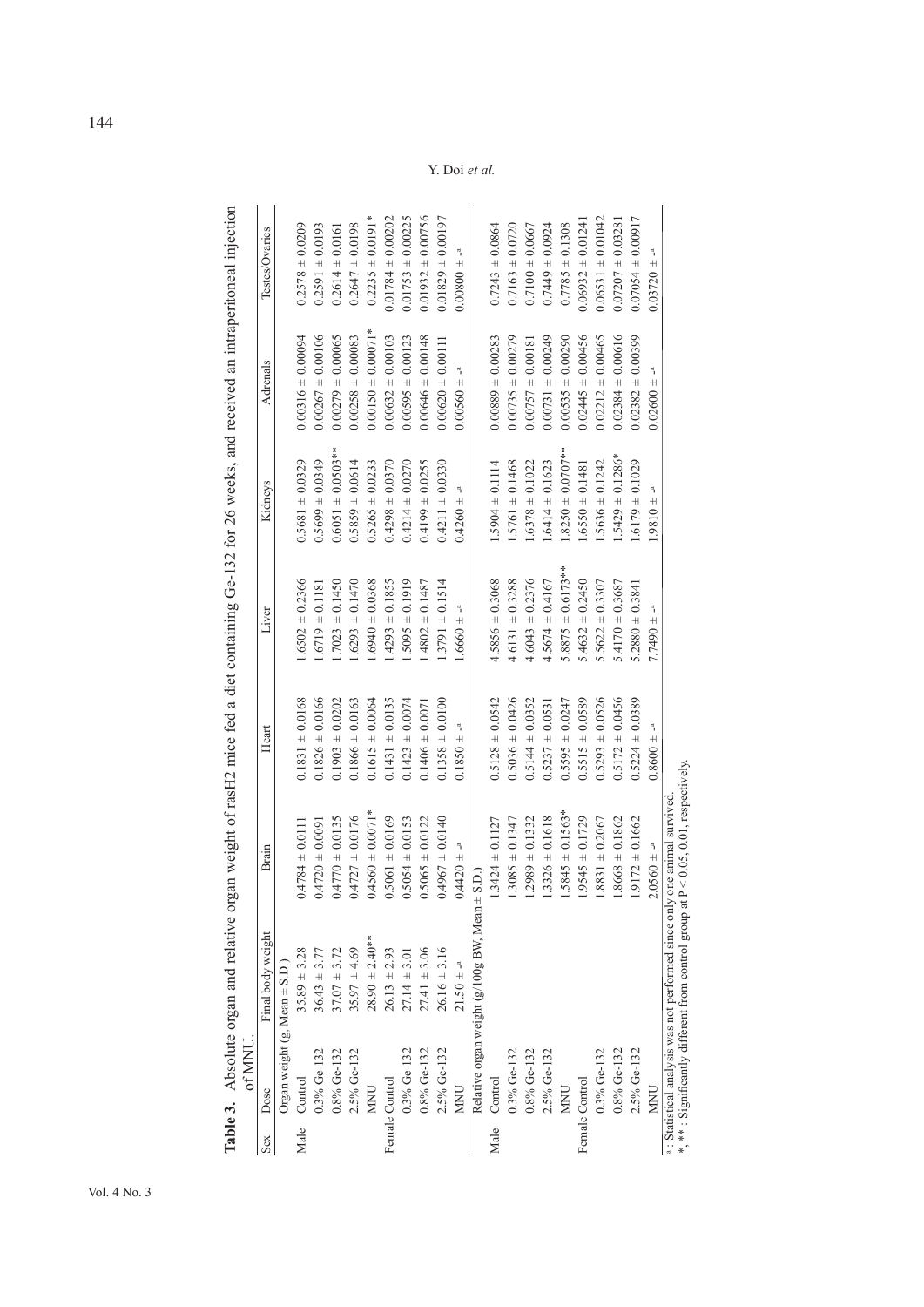|                                                                                                              | Sex                            |                |           | Male      |                | organs of rasH2 mice fed a diet containing Ge-132 for 26 weeks, and received an intraperitoneal injection of MNU |         |                | Female         |                |                 |
|--------------------------------------------------------------------------------------------------------------|--------------------------------|----------------|-----------|-----------|----------------|------------------------------------------------------------------------------------------------------------------|---------|----------------|----------------|----------------|-----------------|
|                                                                                                              |                                | Control        |           | Ge-132    |                | <b>MNU</b>                                                                                                       | Control |                | $Ge-132$       |                | <b>MNU</b>      |
| Organ and findings                                                                                           | Dose                           |                | 0.3%      | 0.8%      | 2.5%           |                                                                                                                  |         | 0.3%           | 0.8%           | 2.5%           |                 |
|                                                                                                              | No. of animals/group           | $\overline{c}$ | $\approx$ | $\approx$ | $\overline{c}$ | $\overline{10}$                                                                                                  | 20      | $\overline{c}$ | $\overline{c}$ | $\overline{c}$ | $\overline{10}$ |
| Organs                                                                                                       | Findings                       |                |           |           |                |                                                                                                                  |         |                |                |                |                 |
| Mesenteric lymph node                                                                                        | Hemangioma                     |                |           |           |                |                                                                                                                  |         |                |                |                |                 |
| Spleen                                                                                                       | Hemangioma                     |                |           |           |                |                                                                                                                  |         |                |                |                |                 |
|                                                                                                              | Hemangiosarcoma                |                |           |           |                |                                                                                                                  |         |                |                |                |                 |
| Bone marrow                                                                                                  | Hemangioma                     |                |           |           |                |                                                                                                                  |         |                |                |                |                 |
| Thymus                                                                                                       | Thymoma                        |                |           |           |                |                                                                                                                  |         |                |                |                |                 |
| Nasal cavity                                                                                                 | Adenoma                        | ⊂              |           |           | ○              |                                                                                                                  | ⊂       |                |                |                |                 |
| Lung/bronchial                                                                                               | Adenoma, bronchiolo-alveolar   |                |           |           |                |                                                                                                                  |         |                |                |                |                 |
|                                                                                                              | Carcinoma, bronchiolo-alveolar |                |           |           |                |                                                                                                                  | ⊂       |                |                |                |                 |
| Tongue                                                                                                       | Papilloma, squamous cell       |                |           |           |                |                                                                                                                  |         |                |                |                |                 |
| Salivary gland                                                                                               | cell<br>Carcinoma, squamous    |                |           |           |                |                                                                                                                  |         |                |                |                |                 |
| Esophagus                                                                                                    | Papilloma, squamous cell       |                |           |           |                |                                                                                                                  |         |                |                |                |                 |
| Stomach                                                                                                      | Papilloma, squamous cell       |                |           |           |                | $\alpha^*$                                                                                                       |         |                |                |                | $8**$           |
|                                                                                                              | ह<br>Carcinoma, squamous       |                |           |           |                |                                                                                                                  |         |                |                |                | $\sim$          |
| Jejunum                                                                                                      | Adenocarcinoma                 |                |           |           |                |                                                                                                                  |         |                |                |                | $\sim$          |
|                                                                                                              | Hemangiosarcoma                |                |           |           |                |                                                                                                                  |         |                |                |                | $\circ$         |
| <b>Ileum</b>                                                                                                 | Adenoma                        |                |           |           |                |                                                                                                                  | ⊂       |                |                |                |                 |
|                                                                                                              | Adenocarcinoma                 |                |           |           |                |                                                                                                                  | 0       |                | ○              |                |                 |
| Liver                                                                                                        | Adenoma, hepatocellular        |                |           |           |                |                                                                                                                  | ○       |                |                |                |                 |
| Kidney                                                                                                       | Adenoma                        |                |           |           |                |                                                                                                                  |         |                |                |                |                 |
| Testis                                                                                                       | Hemangiosarcoma                |                |           |           |                |                                                                                                                  |         |                |                |                |                 |
| Mammary gland                                                                                                | Adenocarcinoma                 | $\circ$        |           |           |                |                                                                                                                  | 0       | 0              | 0              | ⊂              |                 |
| a: Numbers in square bracket are for animals examin<br>**: Significantly different from control group at P < | red microscopically.<br>0.01   |                |           |           |                |                                                                                                                  |         |                |                |                |                 |

No carcinogenicity of Ge-132 in rasH2 mice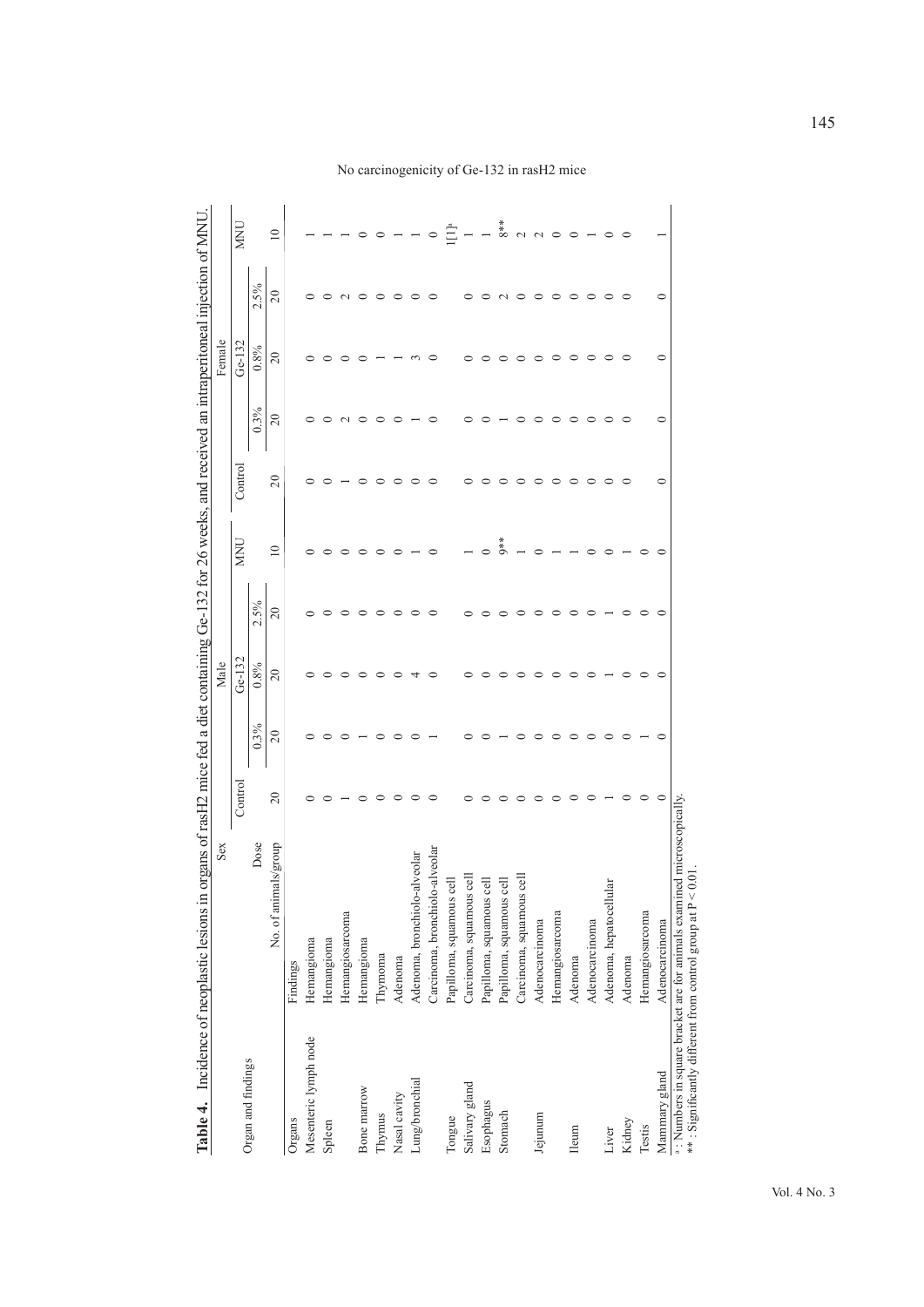| Table 4. (Continued) |                                                                                                                                      |                         |                                                  |          |         |                                                                           |         |         |          |                                                       |                                                                                                                                 |
|----------------------|--------------------------------------------------------------------------------------------------------------------------------------|-------------------------|--------------------------------------------------|----------|---------|---------------------------------------------------------------------------|---------|---------|----------|-------------------------------------------------------|---------------------------------------------------------------------------------------------------------------------------------|
|                      | Sex                                                                                                                                  |                         |                                                  | Male     |         |                                                                           |         |         | Female   |                                                       |                                                                                                                                 |
|                      |                                                                                                                                      | Control                 |                                                  | $Ge-132$ |         | <b>MNU</b>                                                                | Control |         | $Ge-132$ |                                                       | <b>NIN</b>                                                                                                                      |
| Organ and findings   | Dose                                                                                                                                 |                         | 0.3%                                             | $0.8\%$  | $2.5\%$ |                                                                           |         | 0.3%    | 0.8%     | 2.5%                                                  |                                                                                                                                 |
|                      | No. of animals/group                                                                                                                 | $\overline{c}$          | $20\,$                                           | $20\,$   | 20      | 10                                                                        | 20      | 20      | 20       | 20                                                    | $\overline{10}$                                                                                                                 |
| Organs               | Findings                                                                                                                             |                         |                                                  |          |         |                                                                           |         |         |          |                                                       |                                                                                                                                 |
| Ovary                | Granulosa cell tumor                                                                                                                 |                         |                                                  |          |         |                                                                           |         |         |          |                                                       |                                                                                                                                 |
|                      | Hemangioma                                                                                                                           |                         |                                                  |          |         |                                                                           |         |         |          |                                                       |                                                                                                                                 |
| Uterus               | Adenoma                                                                                                                              |                         |                                                  |          |         |                                                                           |         |         |          |                                                       |                                                                                                                                 |
|                      | Hemangioma                                                                                                                           |                         |                                                  |          |         |                                                                           |         |         |          |                                                       |                                                                                                                                 |
|                      | Polyp, endometrial stromal                                                                                                           |                         |                                                  |          |         |                                                                           |         |         |          |                                                       |                                                                                                                                 |
|                      | stromal<br>Sarcoma, endometrial                                                                                                      |                         |                                                  |          |         |                                                                           |         |         |          |                                                       | $\circ$                                                                                                                         |
| Vagina               | Hemangioma                                                                                                                           |                         |                                                  |          |         |                                                                           |         |         | $\circ$  |                                                       | $-$ 0 $\alpha$ 0 $-$                                                                                                            |
| Skeletal muscle      | Hemangioma                                                                                                                           |                         |                                                  |          |         |                                                                           | ⊂       |         | $\circ$  | $\circ$                                               |                                                                                                                                 |
| <b>Skin/subcutis</b> | $_{\rm cell}$<br>Papilloma, squamous                                                                                                 | $\circ$                 |                                                  | $\circ$  |         |                                                                           |         |         | ○        |                                                       |                                                                                                                                 |
|                      | Hemangiosarcoma                                                                                                                      | $\circ$                 | $\overline{\phantom{0}}$ $\circ$ $\circ$ $\circ$ | $\circ$  |         |                                                                           | ○       |         | $\circ$  | $\circ$                                               |                                                                                                                                 |
| Harderian gland      | Adenoma                                                                                                                              | $\circ$                 |                                                  | $\circ$  | $\circ$ |                                                                           | $\circ$ | $\circ$ | $\circ$  | $\circ$                                               |                                                                                                                                 |
| Thoracic cavity      | Hemangiosarcoma                                                                                                                      |                         | $\prod_{i=1}^{n}$                                |          |         |                                                                           |         |         |          |                                                       | $J[4]$ <sup>a</sup>                                                                                                             |
| Abdominal cavity     | Malignant fibrous histiocytoma                                                                                                       |                         |                                                  |          |         | 0<br>$5**$<br>0<br>0<br>0<br>1<br>1<br>1<br>1<br>1<br>1<br>1<br>1<br><br> |         |         |          |                                                       | $0[1]$ <sup>a</sup>                                                                                                             |
| Pinna                | Carcinoma, squamous cell                                                                                                             |                         |                                                  |          |         |                                                                           |         |         |          |                                                       |                                                                                                                                 |
| All sites            | Malignant lymphoma                                                                                                                   |                         |                                                  |          |         | $6[7]^a$<br>$1[7]^a$                                                      |         |         |          |                                                       |                                                                                                                                 |
|                      | Myeloid leukemia                                                                                                                     | $\prod_{\rm I}^{\rm a}$ |                                                  |          |         |                                                                           |         |         |          | $\begin{array}{c} 1 [1]^{a} \\ 0 [1]^{a} \end{array}$ | $\begin{array}{c} 8\overline{[}8\overline{]^{a}}\\ 0\overline{[}8\overline{]^{a}}\\ 1\overline{[}1\overline{]^{a}} \end{array}$ |
| Urethra              | Papilloma, transitional cell                                                                                                         |                         |                                                  |          |         |                                                                           |         |         |          |                                                       |                                                                                                                                 |
|                      | a: Numbers in square bracket are for animals examined microscopically.<br>**: Significantly different from control group at P < 0.01 |                         |                                                  |          |         |                                                                           |         |         |          |                                                       |                                                                                                                                 |

Y. Doi *et al.*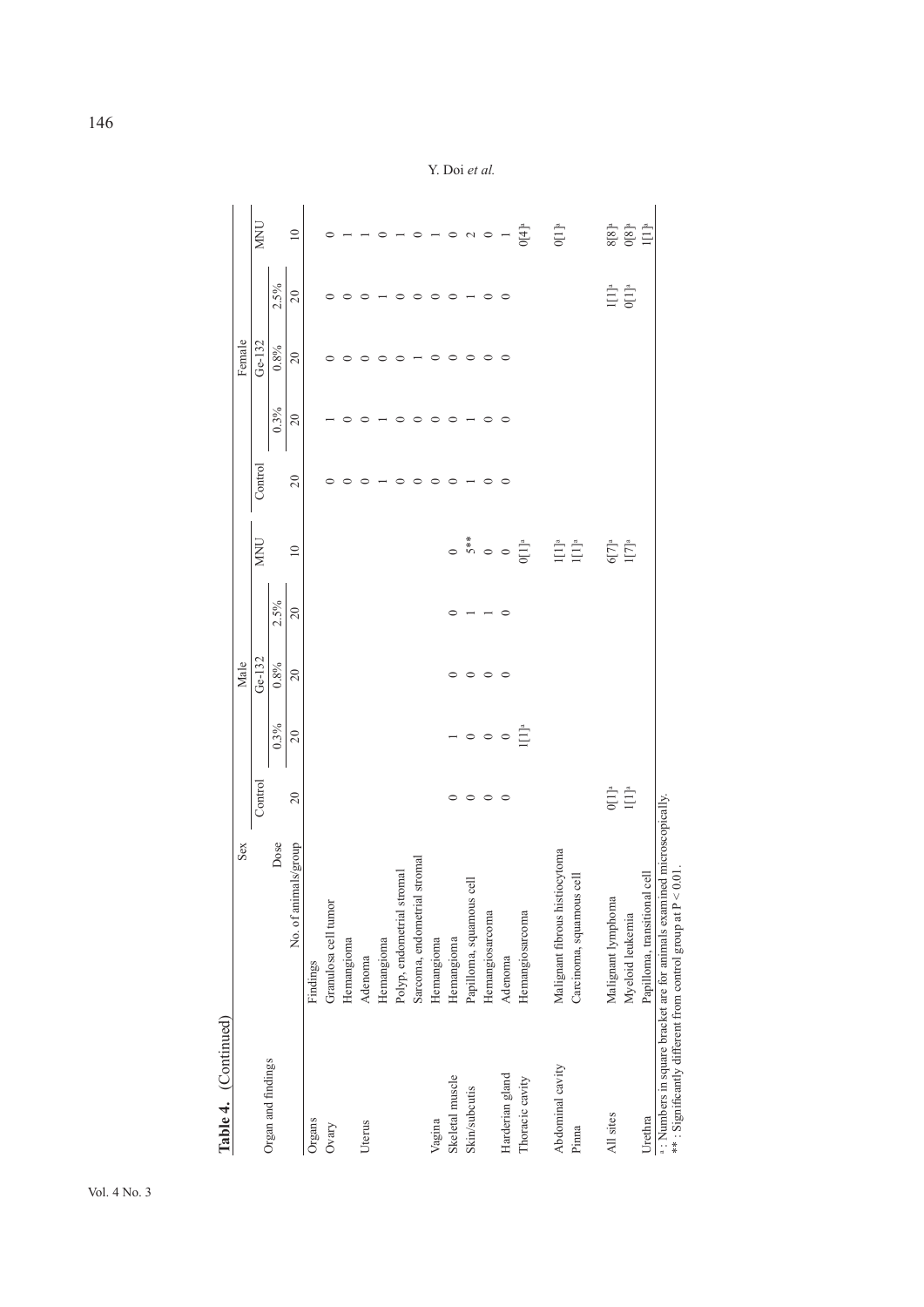| Table 5. Incidence of representative nor<br>ntraperitoneal injection of MNU | n-neoplastic lesions in organs of rasH2 mice fed a diet containing Ge-132 for 26 weeks, and received an |         |              |      |            |         |                    |                 |      |            |
|-----------------------------------------------------------------------------|---------------------------------------------------------------------------------------------------------|---------|--------------|------|------------|---------|--------------------|-----------------|------|------------|
|                                                                             | Sex                                                                                                     |         | Male         |      |            |         |                    | Female          |      |            |
|                                                                             |                                                                                                         | Control | Ge-132       |      | <b>MNU</b> | Control |                    | $Ge-132$        |      | <b>MNU</b> |
| rgan and findings                                                           | Dose                                                                                                    |         | $0.3\%$ 0.8% | 2.5% |            |         |                    | $0.3\%$ $0.8\%$ | 2.5% |            |
|                                                                             | $\mathbf{M}$ and $\mathbf{M}$ and $\mathbf{M}$ and $\mathbf{M}$                                         | ွ       |              |      |            | ွ       | $\tilde{\epsilon}$ |                 |      |            |

|                    | Sex                                                                                                                               |                  |           | Male      |                                                       |                      |         |                 | Female   |                 |                      |
|--------------------|-----------------------------------------------------------------------------------------------------------------------------------|------------------|-----------|-----------|-------------------------------------------------------|----------------------|---------|-----------------|----------|-----------------|----------------------|
|                    |                                                                                                                                   | $_{\rm Control}$ |           | Ge-132    |                                                       | <b>MNU</b>           | Control |                 | $Ge-132$ |                 | <b>MNU</b>           |
| Organ and findings | Dose                                                                                                                              |                  | $0.3\%$   | 0.8%      | 2.5%                                                  |                      |         | 0.3%            | 0.8%     | 2.5%            |                      |
|                    | No. of animals/group                                                                                                              | 20               | $\approx$ | $\approx$ | $\overline{20}$                                       | $\overline{10}$      | 20      | $\overline{20}$ | 20       | $\overline{20}$ | $\approx$            |
| Organs             | Findings                                                                                                                          |                  |           |           |                                                       |                      |         |                 |          |                 |                      |
| Spleen             | Pigmentation/(1) <sup>a</sup>                                                                                                     |                  |           |           |                                                       |                      |         |                 |          |                 |                      |
|                    | Pigmentation/(2) <sup>a</sup>                                                                                                     |                  |           |           |                                                       |                      |         |                 |          |                 |                      |
| Bone marrow        | Hematopoiesis/(1) <sup>a</sup>                                                                                                    |                  |           |           |                                                       |                      |         |                 |          |                 |                      |
|                    | Hematopoiesis/ $(2)^a$                                                                                                            |                  |           |           |                                                       |                      |         |                 |          |                 |                      |
|                    | Hypoplasia/ $(2)^a$                                                                                                               |                  |           |           |                                                       |                      |         |                 |          |                 |                      |
|                    | Hypoplasia/(3) <sup>a</sup>                                                                                                       |                  |           |           |                                                       |                      |         |                 |          |                 |                      |
|                    | Hypoplasia/(4) <sup>a</sup>                                                                                                       |                  |           |           |                                                       |                      |         |                 |          |                 |                      |
| Lung/bronchial     | Hemorrhage/ $(2)^a$                                                                                                               |                  |           |           |                                                       | $\tilde{\mathbb{F}}$ |         |                 |          |                 |                      |
|                    | Hemorrhage/ $(3)^a$                                                                                                               |                  |           |           |                                                       |                      |         |                 |          |                 |                      |
| Stomach            |                                                                                                                                   |                  |           |           |                                                       | 7**                  |         |                 |          |                 | $*^*$                |
| Liver              |                                                                                                                                   |                  |           |           |                                                       |                      |         |                 |          |                 | $\frac{1}{\sqrt{2}}$ |
|                    | opotesis/(2) <sup>ª</sup><br>Hyperplasia, squamous cell<br>Extramedullary hematopoiesis/(<br>Extramedullary hematopoiesis/(       |                  |           |           |                                                       |                      |         |                 |          |                 | ı                    |
| Ovary              | Atrophy(1) <sup>a</sup>                                                                                                           |                  |           |           |                                                       |                      |         |                 |          |                 | $\tilde{3}^*$        |
| Eye                | Atrophy of $\mathrm{reina}/(1)^{\mathrm{a}}$                                                                                      |                  |           |           |                                                       | $6**$                |         |                 |          |                 | $6**$                |
| Brain              | Hemorrhage/(1) <sup>a</sup>                                                                                                       |                  | $\subset$ |           |                                                       | $2*$                 |         |                 |          |                 |                      |
|                    | <sup>a</sup> : Numbers in parenthesis indicate the grades of lesion: (<br>* * * : Significantly different from control group at I | respectively     |           |           | Minimal (2) Slight (3) Moderate (4) Marked (5) Severe |                      |         |                 |          |                 |                      |
|                    |                                                                                                                                   |                  |           |           |                                                       |                      |         |                 |          |                 |                      |

No carcinogenicity of Ge-132 in rasH2 mice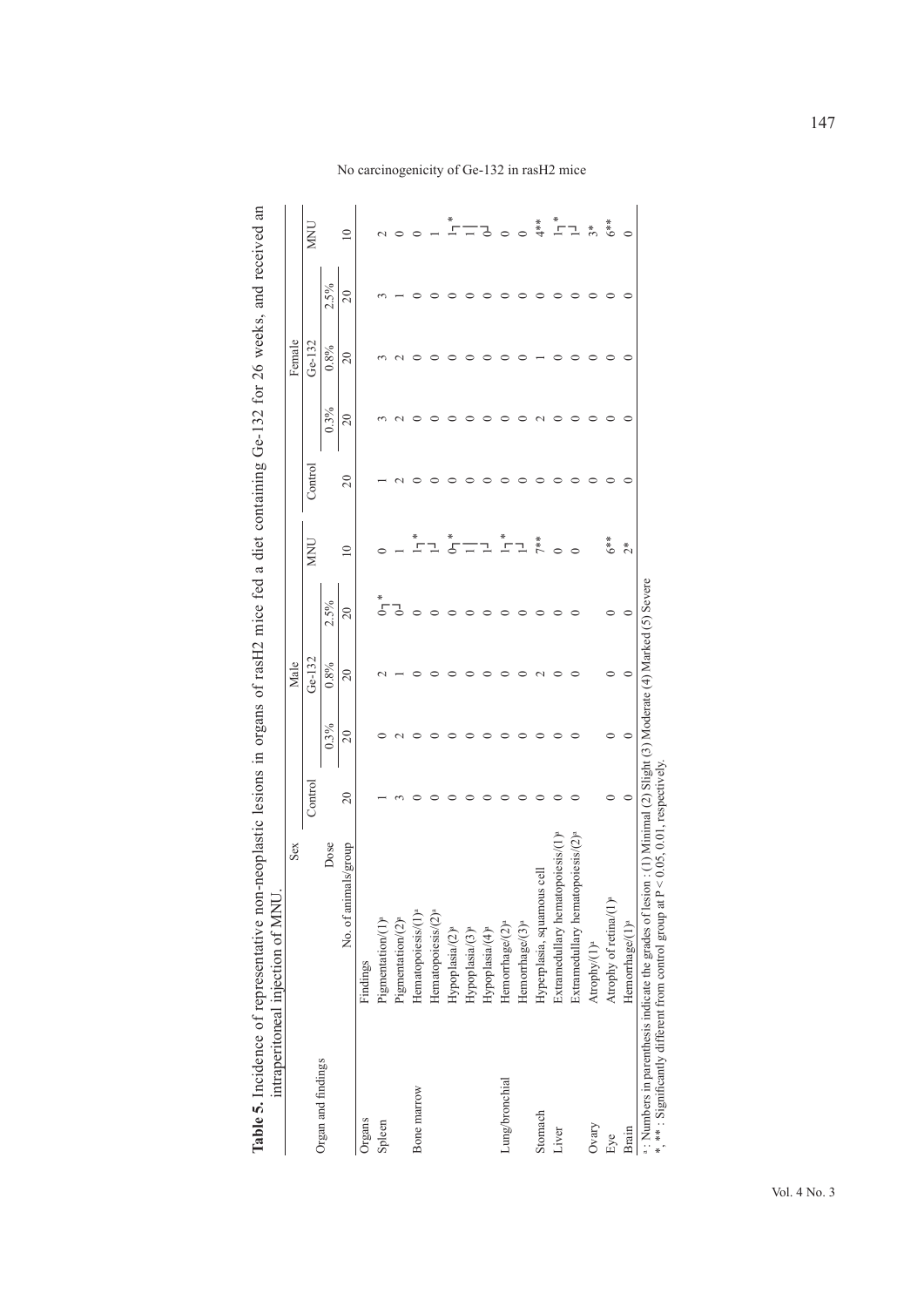esis in the bone marrow in males and slight to marked hypoplasia of the bone marrow in males and females. Slight hemorrhage was observed in the lungs of 1 male and moderate hemorrhage was observed in the lungs of another male. Squamous cell hyperplasia of the forestomach in both males and females was significant. Minimal extramedullary hematopoiesis in the liver of 1 female and slight extramedullary hematopoiesis in the liver of another female was observed. Three females had minimal atrophy of the ovary. Minimal atrophy of the retina in the eye in both males and females and minimal hemorrhage in the brain in males was observed.

# **TK test; analysis of Ge-132 in the plasma**

Plasma Ge-132 concentration was correlated with dosage after 4 weeks administration in both males and females, and there was a tendency for concentrations at 11:00 AM to be higher than those at 3:00 PM. A similar tendency was also observed after 26 weeks administration. Plasma Ge-132 concentrations were in the same range as those after 4 weeks administration (Table 6).

## **Analysis of Ge-132 in prepared feed**

Ge-132 concentration in the prepared feeds containing 0.3% and 2.5% Ge-132 after 5 weeks were 103.5% and 99.1% of that at the start of storage, respectively. Ge-132 concentration in the prepared feeds was stable for 5 weeks.

The concentrations of first and last preparations were 99.7% and 100.7% for the 0.3% Ge-132 feed, 92.4% and 97.1% for the 0.8% Ge-132 feed, and 98.0% and 92.4% for the 2.5% Ge-132 feed.

In homogeneity tests of Ge-132 in the prepared feeds, the ratios (homogeneity) of concentrations in each upper, middle and lower layers to the mean value of the three layers were calculated. The homogeneity was 97.7- 103.3% for 0.3% Ge-132 feed, 98.9-101.6% for 0.8% Ge-132 feed, and 99.6-100.8% for 2.5% Ge-132 feed. This confirmed that homogeneity of the feeds.

# **DISCUSSION**

Overt toxicity was not observed in rats in a subacute toxicity test following oral administration of Ge-132 or in subacute and chronic toxicity testing by intraperitoneal administration of Ge-132 (Sugiya *et al*., 1986a, 1986b). However, Ge-132 is used in health foods, and therefore, information regarding its carcinogenicity is required. In this study, the carcinogenicity of ingested Ge-132 was examined using the short term rasH2 mouse model. We found that Ge-132 did not exert carcinogenic effects in the rasH2 mouse.

A four-week preliminary study using non-Tg mice was performed to ascertain the appropriate doses of Ge-132 to use in the carcinogenicity study. Loose stools, diarrheal, and erosion around the anus was observed in both sexes in the 5.0% Ge-132 group and loose stools but not diarrheal or erosion around the anus was observed in both sexes in the 2.5% Ge-132 group. Therefore, 2.5% Ge-132 was used as the highest dose in the 26-week carcinogenicity test.

Loose stools were continuously observed from around week 4 in all male and female rasH2 mice in the 2.5% Ge-132 group, but similarly to the preliminary study, diarrheal and erosion around the anus were not observed. Water consumption was increased in connection with the loose stools. Dilatation of the cecum was observed in seven males and ten females in the 2.5% Ge-132 group; however, no abnormal histopathological findings were observed in the cecum. Neither loose stools nor dilatation of the cecum were observed in males or females of the 0.8% or 0.3% Ge-132 groups. Loose stools and dilatation of the cecum showed a correlation with dosage, and they were also observed in a previous carcinogenicity study of Ge-132 in rats (Iwadate *et al*., 2017, in preparation). These results suggest the possible involvement of Ge-132 in these conditions. It is considered that such changes are caused by osmotic pressure changes in the cecum due to administration of indigestible polysaccharides, modifi-

**Table 6.** Plasma Ge-132 concentration in rasH2 mice fed a diet containing Ge-132 for 4 and 26 weeks.

|            |                |                   |                       |                   | Plasma concentration $(\mu g/mL)$ |                   |                       |                   |                       |
|------------|----------------|-------------------|-----------------------|-------------------|-----------------------------------|-------------------|-----------------------|-------------------|-----------------------|
|            |                |                   | 4 weeks               |                   |                                   |                   | 26 weeks              |                   |                       |
| <b>Sex</b> | Dose           |                   | 11:00                 |                   | 15:00                             |                   | 11:00                 |                   | 15:00                 |
|            |                | No. of<br>animals | Mean<br>concentration | No. of<br>animals | Mean<br>concentration             | No. of<br>animals | Mean<br>concentration | No. of<br>animals | Mean<br>concentration |
|            | $0.3\%$ Ge-132 |                   | 2.27                  |                   | 1.11                              |                   | 1.64                  |                   | 1.40                  |
| Male       | $0.8\%$ Ge-132 |                   | 6.04                  | 3                 | 3.31                              |                   | 4.00                  |                   | 3.03                  |
|            | 2.5% Ge-132    |                   | 12.9                  |                   | 8.63                              |                   | 10.6                  |                   | 10.5                  |
|            | $0.3\%$ Ge-132 |                   | 1.81                  | 3                 | 1.36                              |                   | 1.53                  |                   | 1.26                  |
| Female     | $0.8\%$ Ge-132 |                   | 5.87                  | 3                 | 3.00                              |                   | 4.07                  |                   | 2.43                  |
|            | 2.5% Ge-132    |                   | 14.9                  |                   | 12.4                              |                   | 13.0                  |                   | 11.6                  |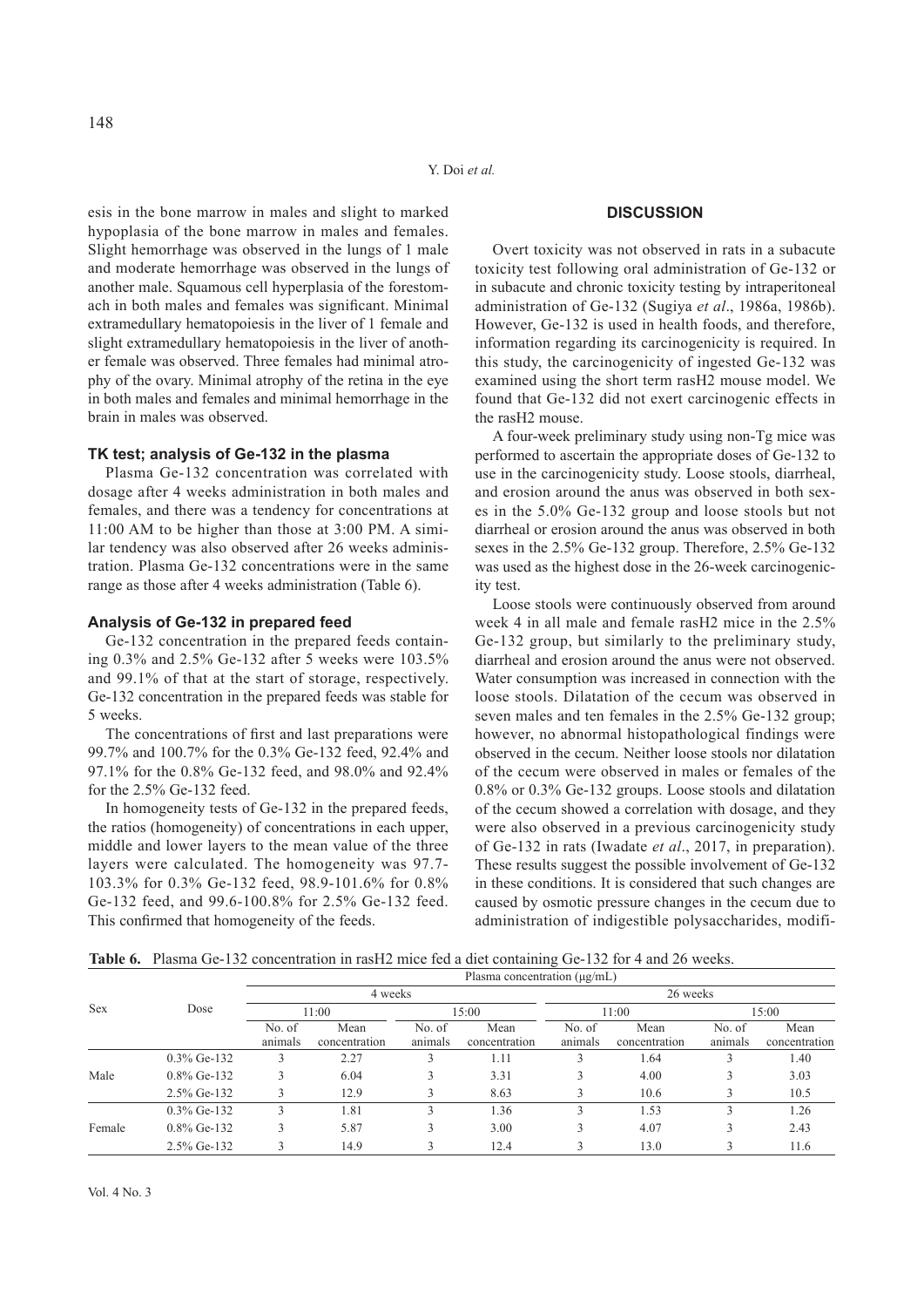cations by enteric bacteria etc. (Newberne *et al*., 1988); therefore, it was considered that physiological property of Ge-132 might be cause these changes observed in the present study, including loose stool and diarrhea. However, it was assumed that these changes were related to lack of carcinogenicity in rasH2 mice, because no cecal lesions were observed on histopathological examination.

There is a report of renal impairment caused by intake of inorganic germanium dioxide (Sanai *et al*., 1991a); however, in this study histopathological examination of the kidney indicated no findings related to renal impairment, and no neoplastic lesions were found. These results indicated that Ge-132, which is an organogermanium compound, has no toxicological effects in the kidney.

Hemangioma and hemangiosarcoma of various tissue types including the spleen, bronchiolo-alveolar adenoma and carcinomas of the lung, squamous cell papilloma of the forestomach, hepatocellular adenoma of the liver, skin squamous cell papilloma, thymoma, adenocarcinoma of the nasal cavity, malignant lymphoma, and others are known as spontaneous tumors occurring in rasH2 in mice (Takaoka *et al*., 2003; Nambiar *et al*., 2012; Mitsumori *et al*., 1998; Mitsumori, 2003; Morton *et al*., 2002; Paranjpe *et al*., 2013; Usui *et al*., 2001). These spontaneous tumors were sporadically observed in males and females in the Ge-132 groups in this study, and no statistical differences with the control group were observed. Moreover, granulosa cell tumors of the ovary and endometrial stromal sarcoma of the uterus, which have not been reported to occur spontaneously, were observed in one of twenty females in the 0.3% Ge-132 group and in one of twenty females in the 0.8% Ge-132 group; however, this type of neoplastic lesion did not develop in the 2.5% Ge-132 group, and thus, induction of this neoplasm did not correlated with dosage. Therefore, in this study, ingestion of Ge-132 at a dose of 2.5% (3,837 mg/kg/day in males, and 5,442 mg/kg/day in females) was not carcinogenic to the rasH2 mouse.

In the MNU group, which was used as a positive control, 80% of the males and 90% of the females died due to presence of neoplastic lesions. In particular, malignant lymphomas and forestomach papillomas were observed at high frequencies. These are commonly observed tumors induced by MNU (Takaoka *et al*., 2003; Nambiar *et al*., 2012; Mitsumori *et al*., 1998; Mitsumori, 2003; Usui *et al*., 2001).

The upper limit of daily intake of Ge-132 as a health food in humans is assumed to be in the region of 800 mg/day, which is half the 1,500 mg/day dose that induced no side effects, either detected subjectively or by clinical tests, in a previous long-term administration trial to humans (Arimori and Yoshida, 1982). In the present study, the maximum amount of Ge-132 ingested was 3,837 mg/kg/day in males and 5,442 mg/kg/day in females, which is approximately 240 to 340-fold higher than the maximum daily recommended amount.

In conclusion, negative findings regarding Ge-132-mediated tumor induction were obtained in this study. Our results indicate that ingestion Ge-132 was not carcinogenic to any tissues or organs in the rasH2 mouse under the conditions used in this study, indicating the absence of Ge-132 carcinogenicity in mice.

# **ACKNOWLEDGMENTS**

The authors are grateful to Dr. Shoji Fukushima at the Association of Research Promotion for Risk Assessment for critical reviewing of this manuscript.

**Conflict of interest----** The authors declare that there is no conflict of interest.

## **REFERENCES**

- Arimori, S. and Yoshida, M. (1982): Effect of Ge-132 on the patients with rheumatoid arthritis. Medicine and Biology, **104**, 211-213. (In Japanese)
- Arimori, S., Yoshida, M. and Ichimura, K. (1990): Improved rheumatoid arthritis case with Ge-132 administration evaluated by clinically and immunologically using two-color flow cytometry. Jpn. J. Clin. Immun., **13**, 80-86. (in Japanese)
- Aso, H., Suzuki, F., Yamaguchi, T., Hayashi, Y., Ebina, T. and Ishida, N. (1985): Induction of interferon and activation of NK cells and macrophages in mice by oral administration of Ge-132, an organic germanium compound. Microbiol. Immunol., **29**, 65-74.
- Aso, H., Suzuki, F., Ebina, T. and Ishida, N. (1989): Antiviral activity of carboxyethylgermanium sesquioxide (Ge-132) in mice infected with influenza virus. J. Biol. Resp. Modif, **8**, 180-189.
- Federal Register (1998): International Conference on Harmonisation; Guidance on Testing for Carcinogenicity of Pharmaceuticals. Testing for Carcinogenicity of Pharmaceuticals. **63**, February 23, 8983-8986.
- Guidelines for Toxicity Studies of Drugs. 2008. (in Japanese)
- Iwadate, K., Yamaguchi, Y., Sasaki, M., Doi, Y., Imai, N., Hagiwara, A. and Furukawa, F. (2017): Carcinogenicity study of poly*trans*-[(2-carboxyethyl)germasesquioxane] (Ge-132): 2-year feeding study using F344 rats. Fundam. Toxicol. Sci., in preparation.
- Mitsumori, K., Koizumi, H., Nomura, T. and Yamamoto, S. (1998): Pathological features of spontaneous and induced tumors in transgenic mice carrying a human prototype c-Ha-ras gene used for six-month carcinogenicity studies. Toxicol. Pathol., **26**, 520- 531.
- Mitsumori, K. (2003): Possible mechanism on enhanced carcinogenesis of genotoxic carcinogens and unsolved mechanisms on lesser carcinogenic susceptibility to some carcinogens in rasH2